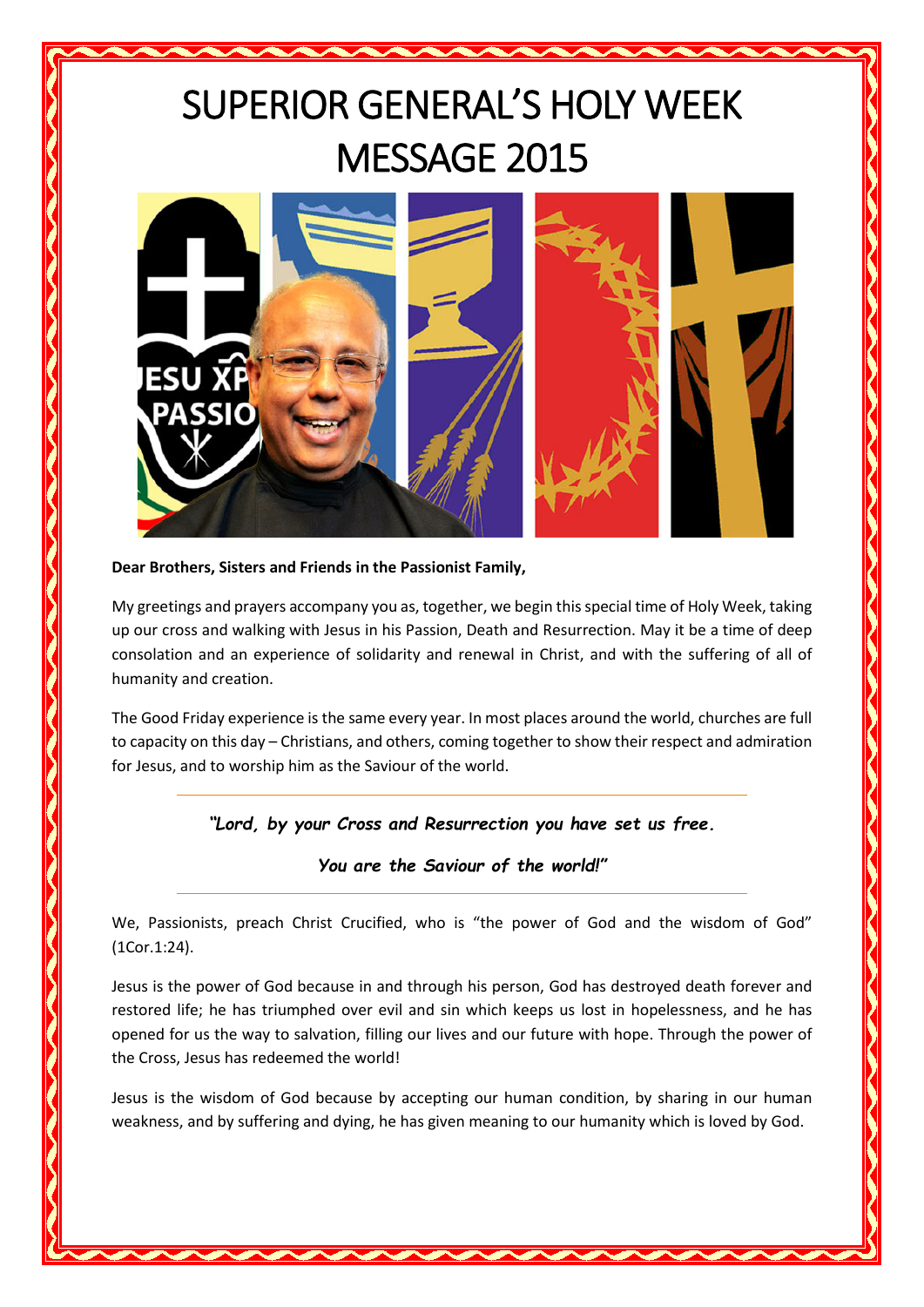

If you have ever cried out to God in pain and seemed to receive no answer, turn to Jesus and remember that he has experienced this before you. If you have ever been restless, searching for human comfort and not finding it, Jesus has experienced it before you. He can empathise with you in your anger in time of bereavement, in your loneliness, in your helplessness, because he, too, has been part of it. If you have felt the pain of rejection, of failure, of scorn, share your experiences with Jesus and learn from him as he shares his experiences with you.

The philosopher, Blaise Pascal once wrote: *"Jesus will be in agony till the end of the world."*

The event of Christ's crucifixion and death that took

place at Calvary is not an event back there, or a struggle out there. Rather, it is an event just as real today, because that same Christ is today suffering and dying within each of us. When we have accepted that truth, then we will also be accepting the truth of Christ rising in us.

Yes, as St Paul says: the language of the Cross is illogical and it is madness to those who do not believe; but to those who do believe – to us Passionists – the Cross is *"the power and the wisdom of God."*

The author Elie Weitzel relates a true story from the Second World War which may give us some food for reflection….

*Some years after the Second World War, a man who had been through the concentration camp at Auschwitz was telling his story to a Greek Orthodox monk. Three of his fellow prisoners had escaped, and when they couldn't be found, the commandant of the camp thought he'd make an example for the others. So, in front of the assembled prisoners, he got three scaffolds built, picked three men at random and hanged them.*

*Two of the men hanged died immediately, but the third, an emaciated teenage boy, was not heavy enough for his neck to break; and all had to watch his struggles on the end of te rope as he gradually strangled to death.*

*As the man telling his story filed past, he heard someone from behind him say under his breath: "Where is God now? There is no God!" And almost immediately the answer came to his mind: "My God is dangling there on the end of that rope."*

*As he came to the end of his story, the monk sat silently, until eventually he added: "And your God was there in the staring eyes of the crowd also, helpless in the face of such human monstrosity."*